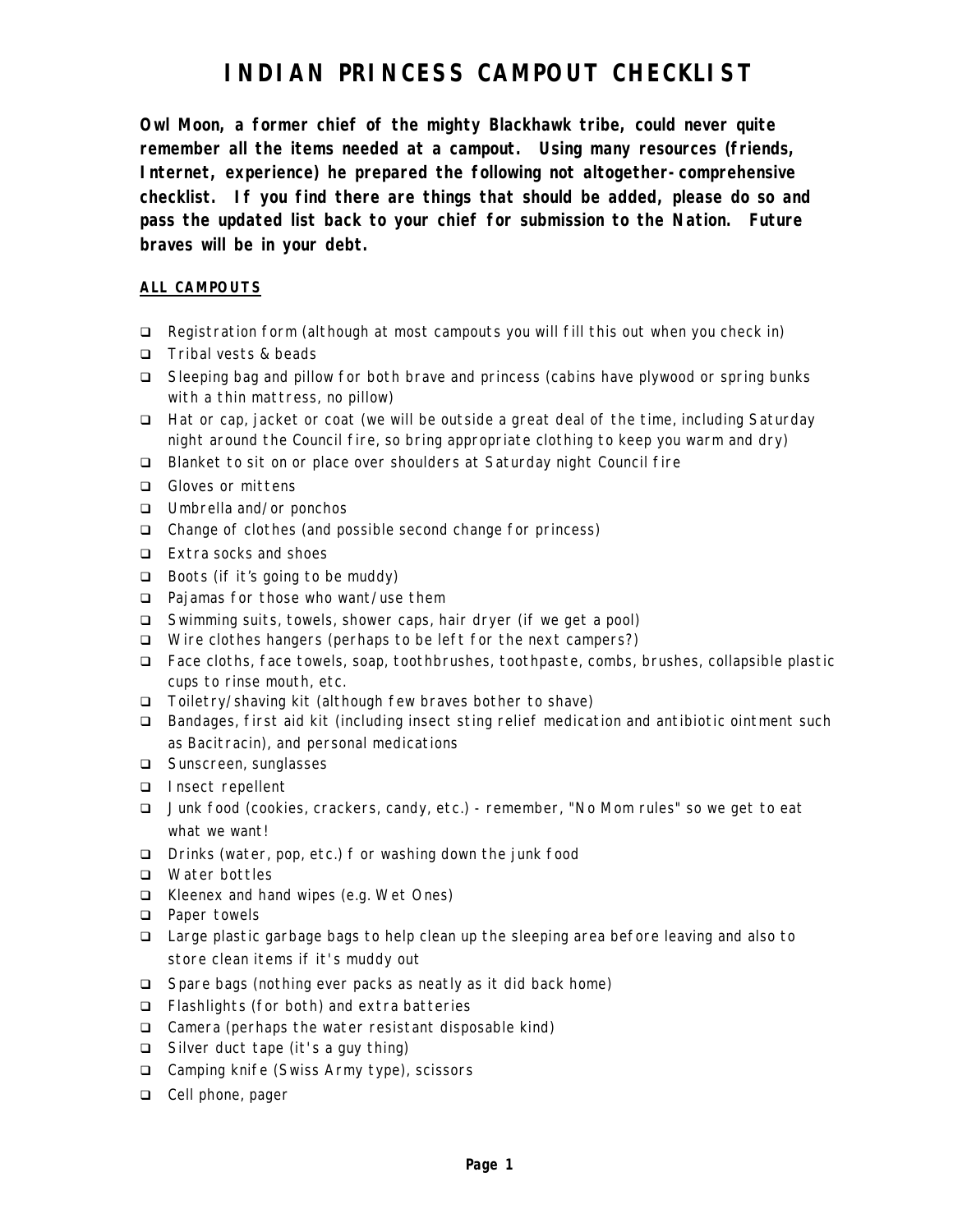# **INDIAN PRINCESS CAMPOUT CHECKLIST**

- q Your "Algonquin Federation Handbook" (Indian Program guide) to study if there is time to work for a bead
- q Crayons, Markers, etc. for the Patch contest (full size paper plates for practice?)
- q Face paint for Haylushka
- q Playing cards, small games, etc. for princesses to play during free time (and in case the weather is bad)
- □ Carpet squares for the doorway and by the bunks (it can get muddy)
- □ Cash
- q Tribal kindling, firewood, and matches
- q Ear plugs (it's amazing the snoring some squaws put up with)
- □ More paper towels

### **CHIEFS**

- **Q** Headdress
- □ Crayons, markers, pencils, paper plates for campout patch competition
- □ Ensure tribal banners and other tribal property arrive
- q Ensure trophies and ceremonial log arrive

### **WINTER CAMPOUT**

- q Hats, mittens/gloves
- □ Shovel in your trunk (in case we get snowed in)
- □ Sledding stuff
- □ Snow boots

### **SPRING TENT OUT**

- q Tent (use seam sealer and spray with waterproof /UV-block) Personal note: There's never enough room, a 6-person or larger tent holds two sleeping bags plus gear (coolers, food boxes, etc.) well
- q Tent stakes/tie downs
- □ Small mallet and means to pull tent pegs from ground
- □ Ropes, bungee cords
- q Plastic Tarp/ground cloth (to keep moisture below tent bottom, or cover it if it leaks)
- q Air mattress or sleeping rolls/mats
- **Q** Lounge chairs
- □ Lantern, with spare batteries or fuel, funnel, and spare mantels
- q Fishing rods, hooks, bait
- □ Horseback riding gear (shoes or boots with heels)
- q FOOD! (REAL food, not just junk food--we're on our own) Hint: Some braves think cold food (muffins, Pop Tarts, etc.) make a great/quick breakfast
- q Condiments (salt, pepper, spices)
- q Cooler, ice, beverages, can/bottle opener
- q Teakettle/coffeepot
- q Frying pan/skillet